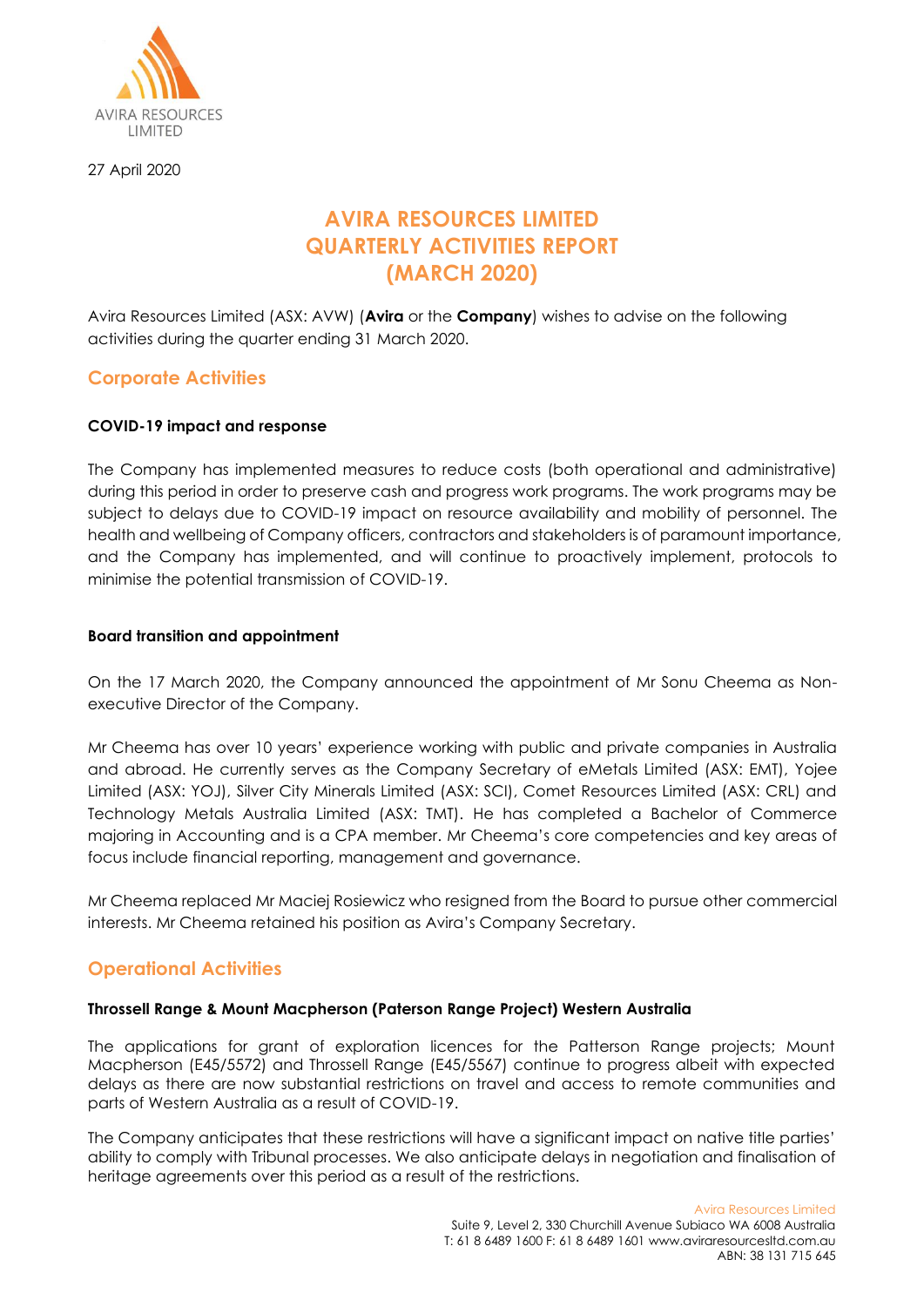

We note that the Wardens Court has issued a statement in light of medical advice about limiting the spread of COVID-19, and after consultation with the Chief Magistrate, the Warden has issued a direction that proceedings in the Warden's Court will be suspended until mid-April at which time the situation will be reviewed.



*Figure 1. Location of the Mount Macpherson and Throssell Range Projects*

The Paterson Range precinct has been the focus of a lot of new exploration and corporate activity recently, led by tier one mining companies Rio Tinto (RIO), Fortescue Metals Group (FMG), Independence Group (IGO), Newmont Goldcorp (Newmont) and Newcrest Mining Limited (Newcrest). Exploration by junior explorers Encounter Resources (Encounter), Rumble Resources (Rumble) and Antipa Minerals (Antipa) also continues to generate targets that attract investment into the area.

Significantly for Avira, Encounter recently announced that IGO Limited had elected to enter an earnin and joint venture agreement to sole fund up to \$15 million in exploration expenditure to earn a 70% interest in the Yeneena copper-cobalt project located in the Patterson Province of WA.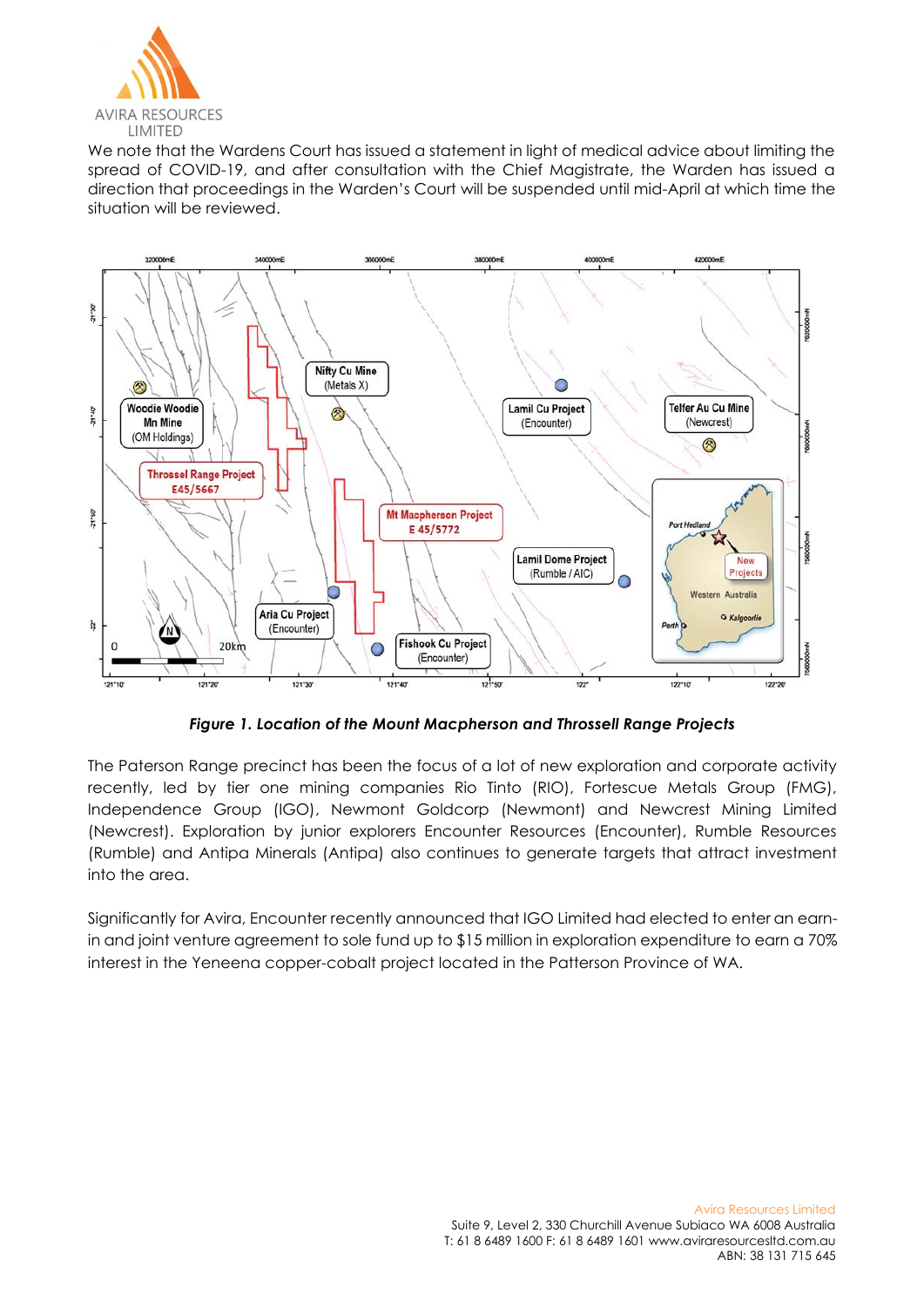

*Figure 2. Avira's tenement packages (highlighted in blue) in relation to IGO Limited's Yeena project.*

Avira is currently planning early stage exploration activities and reviewing the very limited past exploration work on and adjacent to its projects. Further detailed budgets and logistical planning and timetabling are currently being developed in anticipation of grant of the exploration licenses.

## **Pyramid Gold Project, Queensland**

The Company has now completed its geo-chemical exploration program on its exploration assets located in the East Pyramid Range in North Eastern Queensland. Indicative estimated costings of potential follow-on exploration programs are currently being worked up and will be presented and considered in due course as AVW continues to identify and assess the value of additional exploration expenditure in the East Pyramid Range against other opportunities consistent with the Company's focus on creating value for its shareholders in the resource exploration space.

### **Southern Queensland Projects**

No significant exploration work was undertaken on the Southern Queensland Project during the March quarter.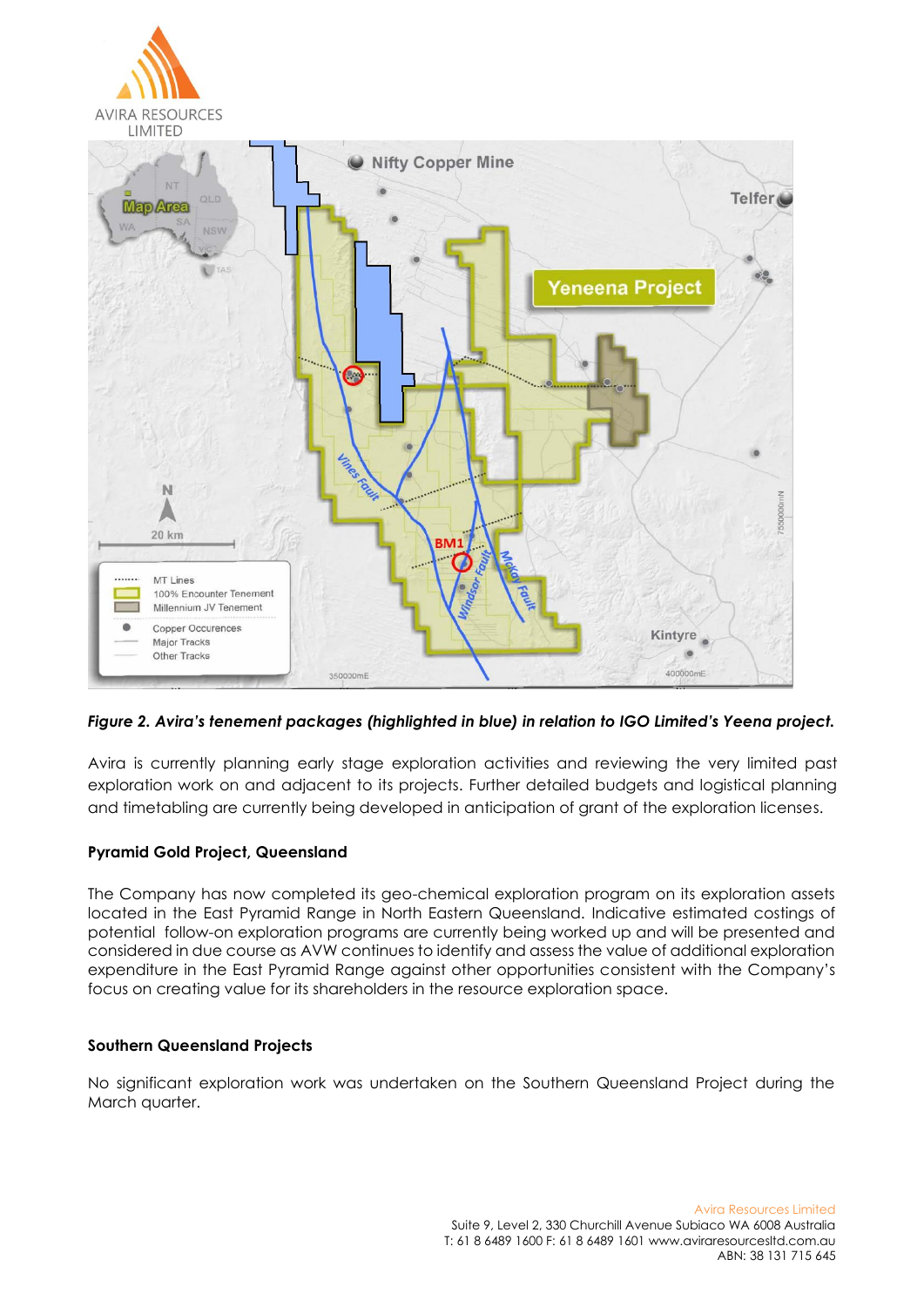

#### **Tenement Status**

| <b>LEASE</b>        | <b>NAME</b> | <b>AREA</b> | <b>AREA UNITS</b> | <b>RENEW</b> | <b>GRANT</b>  | <b>EXPIRY</b> | <b>HOLDER</b> | EA           |
|---------------------|-------------|-------------|-------------------|--------------|---------------|---------------|---------------|--------------|
|                     |             |             |                   |              | <b>DATE</b>   | <b>DATE</b>   |               |              |
| <b>Mount Garnet</b> |             |             |                   |              |               |               |               |              |
|                     |             |             |                   |              |               |               |               |              |
| ML 20066            | Valetta -   | 1.5         | Hectares          |              | $30$ -Jan--92 | $30$ -Jun-21  | <b>AVIRA</b>  | EPSX00364013 |
|                     | Sugarbag    |             |                   |              |               |               |               |              |
| Pyramid             |             |             |                   |              |               |               |               |              |
|                     |             |             |                   |              |               |               |               |              |
|                     | Pyramid     | 16          | Sub-Blocks        |              | $5-Aug-04$    | $4-Aug-20$    | <b>MGTM</b>   | EPSX00705113 |
| EPM 12887           |             |             |                   |              |               |               |               |              |

#### **Southern Queensland**

| EPM 12834        | Mount    |   | Sub-Blocks | 17-Dec-99 | $16$ -Dec-20 | MGTM | EPSX00600613 |
|------------------|----------|---|------------|-----------|--------------|------|--------------|
|                  | Steadman |   |            |           |              |      |              |
| <b>EPM 8402V</b> | Yarrol   | - | Sub-Blocks | 13-Nov-91 | 12-Nov-20    | MGTM | EPSX00600713 |

EPM 19554 Pyramid 3 | 14 | Sub-Blocks | 16-Dec-14 | 15-Dec-22 | MGTM | EPSX00705113 EPM 25154 Pyramid 2 25 Sub-Blocks 23-Feb-15 22-Feb-23 AVIRA EPSX00899513

#### **Forward looking statements**

This announcement contains forward-looking statements which are identified by words such as 'may', 'could', 'believes', 'estimates', 'targets', 'expects', or 'intends' and other similar words that involve risks and uncertainties. These statements are based on an assessment of present economic and operating conditions, and on a number of assumptions regarding future events and actions that, as at the date of this announcement, are expected to take place. Such forward-looking statements are not guarantees of future performance and involve known and unknown risks, uncertainties, assumptions and other important factors, many of which are beyond the control of the Company, the directors and our management. We cannot and do not give any assurance that the results, performance or achievements expressed or implied by the forward-looking statements contained in this prospectus will actually occur and investors are cautioned not to place undue reliance on these forward-looking statements. We have no intention to update or revise forward-looking statements, or to publish prospective financial information in the future, regardless of whether new information, future events or any other factors affect the information contained in this announcement, except where required by law. These forward looking statements are subject to various risk factors that could cause our actual results to differ materially from the results expressed or anticipated in these statements.

**-ENDS-**

#### **Competent Persons Statement**

The information in this announcement that relates to Exploration Results is based on and fairly represents information and supporting documentation prepared by Mr Roland Gotthard. Mr Gotthard is a consultant geologist for AVW and a member of the Australian Institute of Mining and Metallurgy. Mr Gotthard has sufficient experience relevant to the styles of mineralisation and types of deposits which are covered in this announcement and to the activity which they are undertaking to qualify as a Competent Person as defined in the 2012 edition of the 'Australasian Code for Reporting of Exploration Results, Mineral Resources and Ore Reserves' ("JORC Code"). Mr Gotthard consents to the inclusion in this announcement of the matters based on his information in the form and context in which it appears.

#### **ASX Listing Rules Compliance**

In preparing the Quarterly Report for the period ended 31 March 2020 and to date, the Company has relied on the following ASX announcements

| ASX Announcement | 3/4/20   | AVW Operations Update and Covid-19 Response              |
|------------------|----------|----------------------------------------------------------|
| ASX Announcement | 12/3/20  | Half year accounts                                       |
| ASX Announcement | 29/11/19 | ACQUISITION SETTLEMENT FOR MOUNT MACPHERSON PROJECT      |
| ASX Announcement | 18/11/19 | AVW ENTERS INTO SALE AGREEMENT FOR TENEMENT ACQUISITION  |
| ASX Announcement | 30/10/19 | Quarterly Activities Report and Appendix 5B              |
| ASX Announcement | 29/10/19 | AVW Completes Surface Geochemical Survey on East Pyramid |
| ASX Announcement | 8/10/19  | AVW ESTABLISHES A FOOTHOLD IN PROSPECTIVE PATERSON BELT  |
| ASX Announcement | 27/09/19 | AVW - Annual Report 30 June 2019                         |

#### **Compliance Statement**

This report contains information extracted from reports cited herein. These are available to view on the website www.aviraresourcesltd.com.au. In relying on the above ASX announcements and pursuant to ASX Listing Rule 5.23.2, the Company confirms that it is not aware of any new information or data that materially affects the information included in the abovementioned announcements or this Quarterly Report for the period ended 31 March 2020 and to date.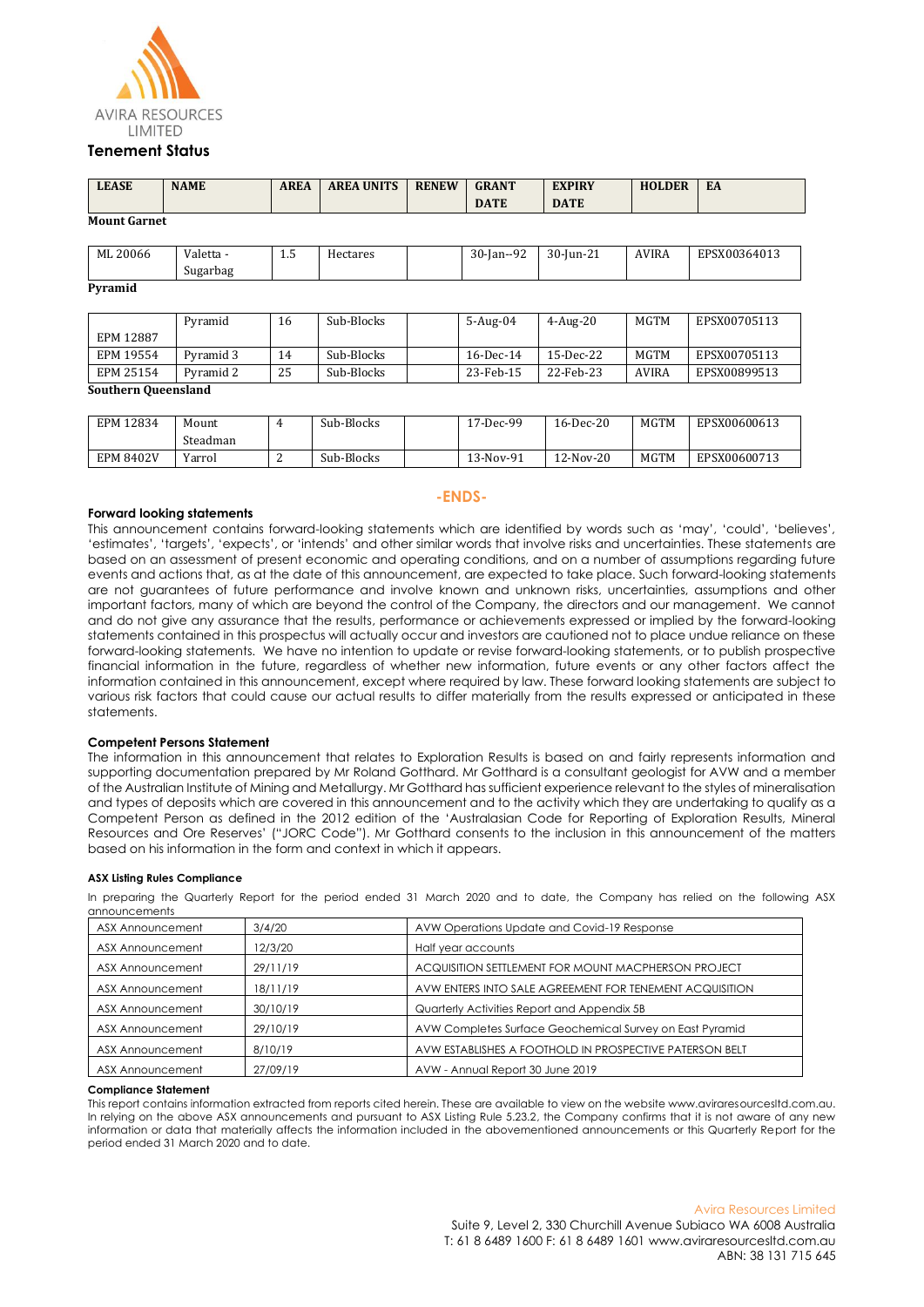# **Appendix 5B**

# **Mining exploration entity or oil and gas exploration entity quarterly cash flow report**

| Name of entity                           |               |  |  |  |
|------------------------------------------|---------------|--|--|--|
| Avira Resources Limited                  |               |  |  |  |
| Quarter ended ("current quarter")<br>ABN |               |  |  |  |
| 38 131 715 645                           | 31 March 2020 |  |  |  |

| <b>Consolidated statement of cash flows</b> |                                                   | <b>Current quarter</b><br>\$A'000 | Year to date (9)<br>months)<br>\$A'000 |
|---------------------------------------------|---------------------------------------------------|-----------------------------------|----------------------------------------|
| 1.                                          | Cash flows from operating activities              |                                   |                                        |
| 1.1                                         | Receipts from customers                           |                                   |                                        |
| 1.2                                         | Payments for                                      |                                   |                                        |
|                                             | exploration & evaluation (if expensed)<br>(a)     | (68)                              | (206)                                  |
|                                             | (b)<br>development                                |                                   |                                        |
|                                             | production<br>(c)                                 |                                   |                                        |
|                                             | (d)<br>staff costs                                | (21)                              | (78)                                   |
|                                             | administration and corporate costs<br>(e)         | (97)                              | (191)                                  |
| 1.3                                         | Dividends received (see note 3)                   |                                   |                                        |
| 1.4                                         | Interest received                                 |                                   |                                        |
| 1.5                                         | Interest and other costs of finance paid          |                                   |                                        |
| 1.6                                         | Income taxes paid                                 |                                   |                                        |
| 1.7                                         | Government grants and tax incentives              |                                   | 32                                     |
| 1.8                                         | Other (provide details if material)               |                                   |                                        |
| 1.9                                         | Net cash from / (used in) operating<br>activities | (185)                             | (442)                                  |

| 2.  |     | Cash flows from investing activities      |   |  |
|-----|-----|-------------------------------------------|---|--|
| 2.1 |     | Payments to acquire:                      |   |  |
|     | (a) | entities                                  | - |  |
|     | (b) | tenements                                 | - |  |
|     | (C) | property, plant and equipment             | - |  |
|     | (d) | exploration & evaluation (if capitalised) | - |  |
|     | (e) | investments                               | - |  |
|     | (f) | other non-current assets                  | - |  |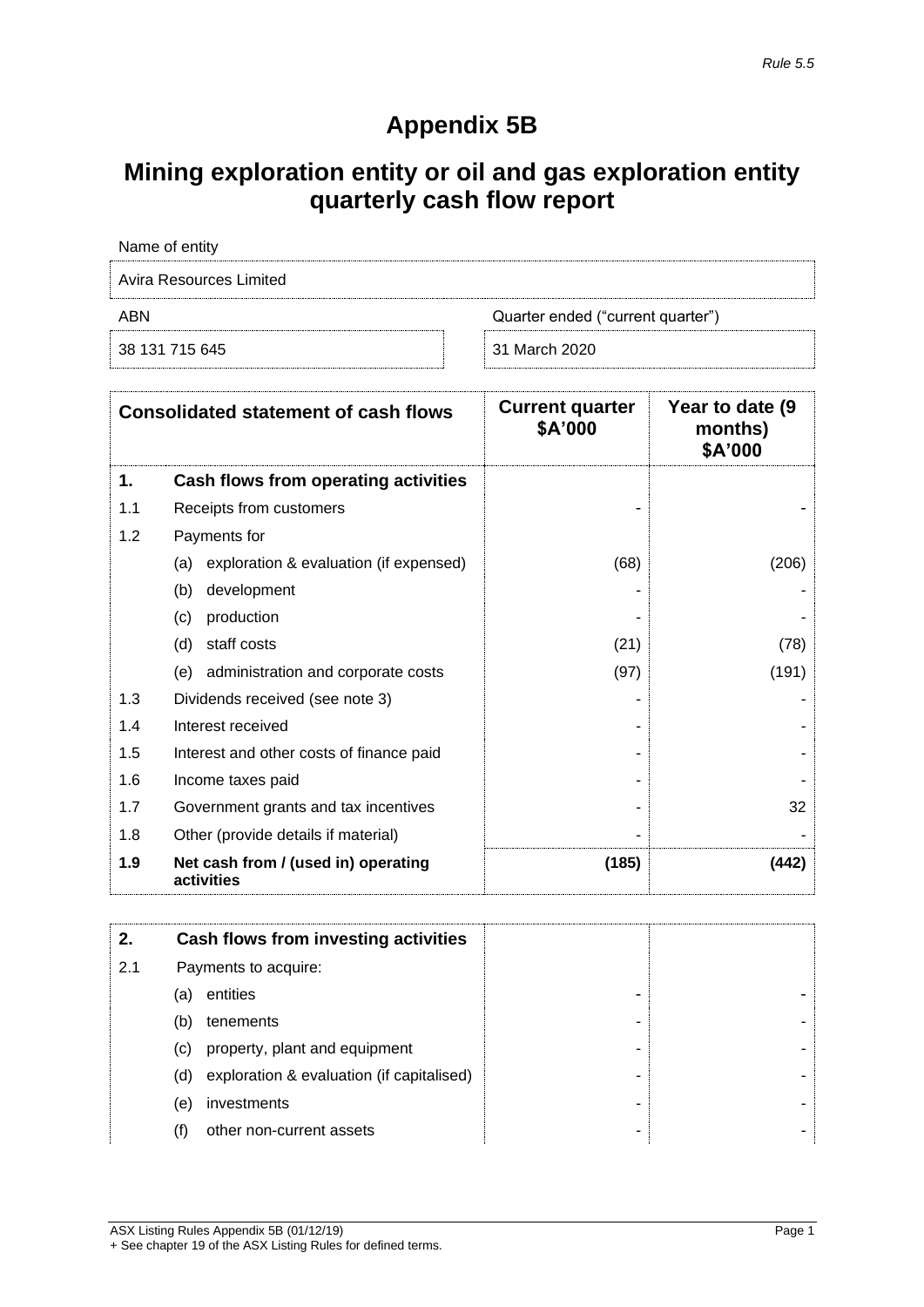|     | <b>Consolidated statement of cash flows</b>       | <b>Current quarter</b><br>\$A'000 | Year to date (9)<br>months)<br>\$A'000 |
|-----|---------------------------------------------------|-----------------------------------|----------------------------------------|
| 2.2 | Proceeds from the disposal of:                    |                                   |                                        |
|     | entities<br>(a)                                   |                                   |                                        |
|     | (b)<br>tenements                                  |                                   |                                        |
|     | property, plant and equipment<br>(c)              |                                   |                                        |
|     | (d)<br>investments                                |                                   |                                        |
|     | other non-current assets<br>(e)                   |                                   |                                        |
| 2.3 | Cash flows from loans to other entities           |                                   |                                        |
| 2.4 | Dividends received (see note 3)                   |                                   |                                        |
| 2.5 | Other (provide details if material)               |                                   |                                        |
| 2.6 | Net cash from / (used in) investing<br>activities | -                                 |                                        |

| 3.   | Cash flows from financing activities                                                       |  |
|------|--------------------------------------------------------------------------------------------|--|
| 3.1  | Proceeds from issues of equity securities<br>(excluding convertible debt securities)       |  |
| 3.2  | Proceeds from issue of convertible debt<br>securities                                      |  |
| 3.3  | Proceeds from exercise of options                                                          |  |
| 3.4  | Transaction costs related to issues of equity<br>securities or convertible debt securities |  |
| 3.5  | Proceeds from borrowings                                                                   |  |
| 3.6  | Repayment of borrowings                                                                    |  |
| 3.7  | Transaction costs related to loans and<br>borrowings                                       |  |
| 3.8  | Dividends paid                                                                             |  |
| 3.9  | Other (provide details if material)                                                        |  |
| 3.10 | Net cash from / (used in) financing<br>activities                                          |  |

|     | Net increase / (decrease) in cash and<br>cash equivalents for the period |       |      |
|-----|--------------------------------------------------------------------------|-------|------|
| 4.1 | Cash and cash equivalents at beginning of<br>period                      | 612   | 869  |
| 4.2 | Net cash from / (used in) operating<br>activities (item 1.9 above)       | (185) | 442' |
| 4.3 | Net cash from / (used in) investing activities<br>(item 2.6 above)       |       |      |
| 4.4 | Net cash from / (used in) financing activities<br>(item 3.10 above)      |       |      |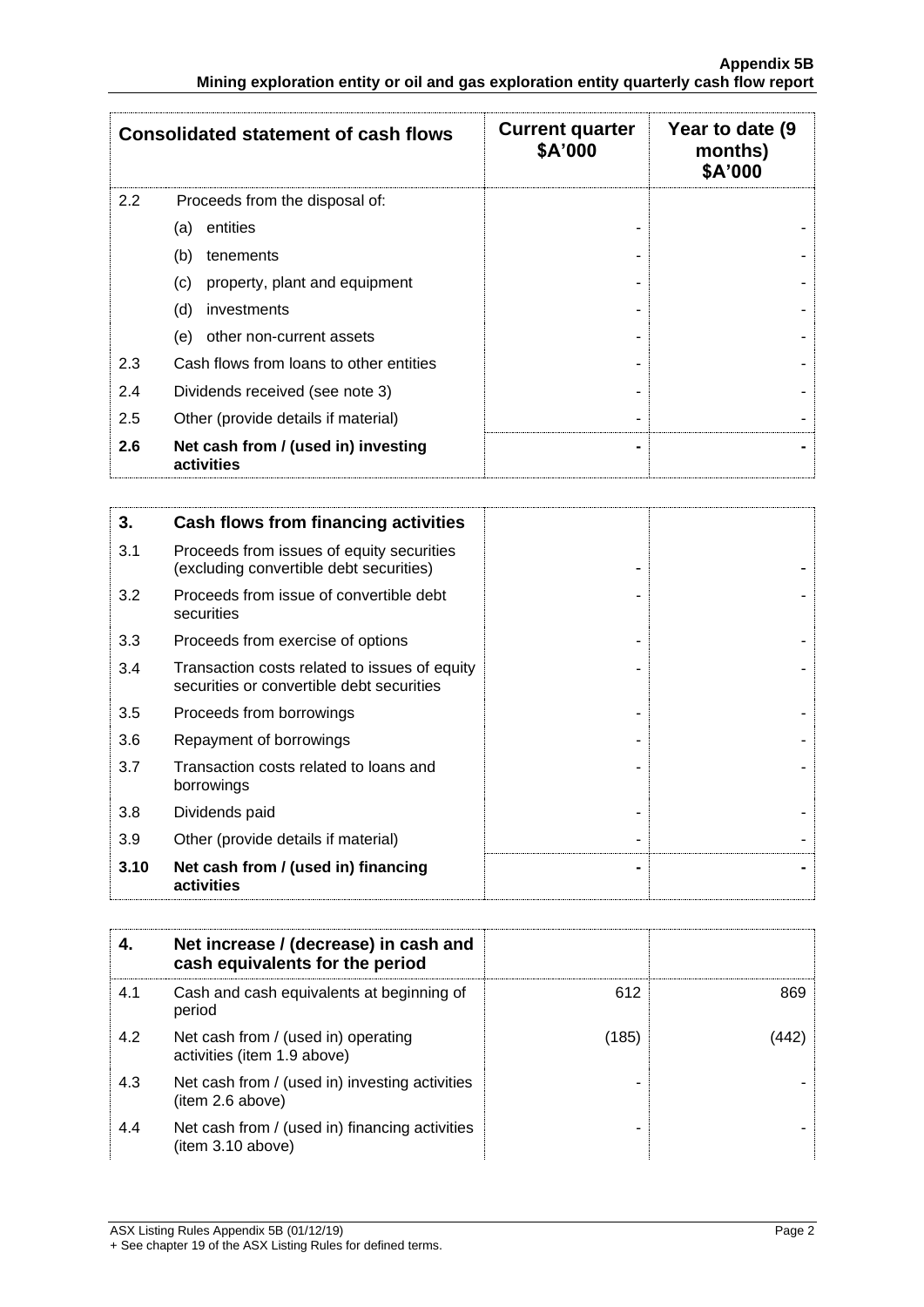| <b>Consolidated statement of cash flows</b> |                                                      | <b>Current quarter</b><br>\$A'000 | Year to date (9)<br>months)<br>\$A'000 |
|---------------------------------------------|------------------------------------------------------|-----------------------------------|----------------------------------------|
| 4.5                                         | Effect of movement in exchange rates on<br>cash held | -                                 |                                        |
| 4.6                                         | Cash and cash equivalents at end of<br>period        | 427                               |                                        |

| 5.  | Reconciliation of cash and cash<br>equivalents<br>at the end of the quarter (as shown in the<br>consolidated statement of cash flows) to the<br>related items in the accounts | <b>Current quarter</b><br>\$A'000 | <b>Previous quarter</b><br>\$A'000 |
|-----|-------------------------------------------------------------------------------------------------------------------------------------------------------------------------------|-----------------------------------|------------------------------------|
| 5.1 | <b>Bank balances</b>                                                                                                                                                          | 427                               | 427                                |
| 5.2 | Call deposits                                                                                                                                                                 |                                   |                                    |
| 5.3 | <b>Bank overdrafts</b>                                                                                                                                                        |                                   |                                    |
| 5.4 | Other (provide details)                                                                                                                                                       | -                                 |                                    |
| 5.5 | Cash and cash equivalents at end of<br>quarter (should equal item 4.6 above)                                                                                                  | 427                               | 427                                |

## **6. Payments to related parties of the entity and their associates**

- 6.1 Aggregate amount of payments to related parties and their associates included in item 1 1
- 6.2 Aggregate amount of payments to related parties and their associates included in item 2

Note: if any amounts are shown in items 6.1 or 6.2, your quarterly activity report must include a description of, and an explanation for, such payments

<sup>1</sup> The Company engages Cicero Group Pty Ltd, of which Mr Sonu Cheema is a director and provides administrative, rent and company secretarial services.

**Current quarter \$A'000** 34 -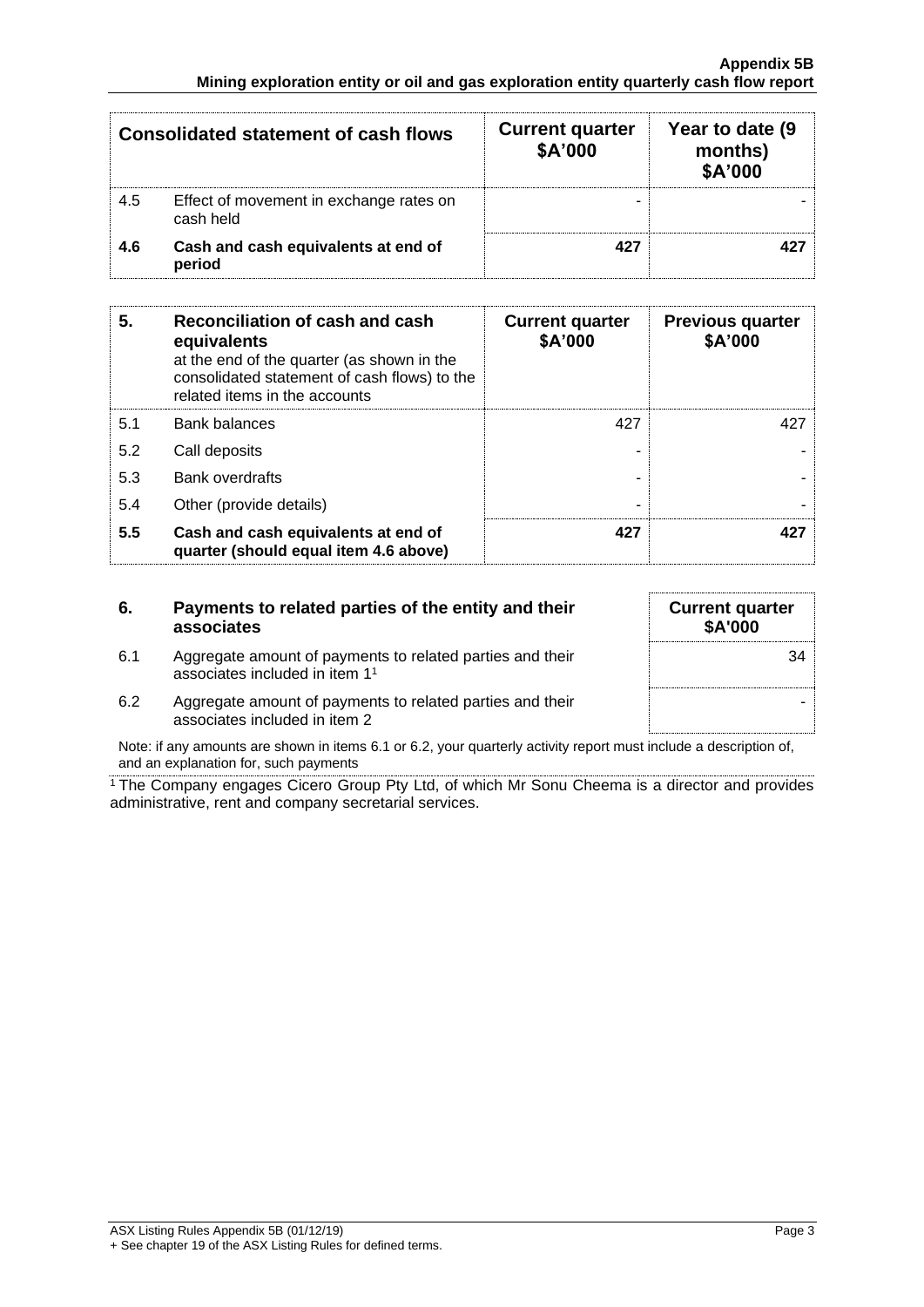| 7.  | <b>Financing facilities</b><br>Note: the term "facility' includes all forms of financing<br>arrangements available to the entity.<br>Add notes as necessary for an understanding of the<br>sources of finance available to the entity.                                                                                                               | <b>Total facility</b><br>amount at quarter<br>end<br>\$A'000 | Amount drawn at<br>quarter end<br>\$A'000 |
|-----|------------------------------------------------------------------------------------------------------------------------------------------------------------------------------------------------------------------------------------------------------------------------------------------------------------------------------------------------------|--------------------------------------------------------------|-------------------------------------------|
| 7.1 | Loan facilities                                                                                                                                                                                                                                                                                                                                      | ۰                                                            |                                           |
| 7.2 | Credit standby arrangements                                                                                                                                                                                                                                                                                                                          |                                                              |                                           |
| 7.3 | Other (please specify)                                                                                                                                                                                                                                                                                                                               |                                                              |                                           |
| 7.4 | <b>Total financing facilities</b>                                                                                                                                                                                                                                                                                                                    |                                                              |                                           |
|     |                                                                                                                                                                                                                                                                                                                                                      |                                                              |                                           |
| 7.5 | Unused financing facilities available at quarter end                                                                                                                                                                                                                                                                                                 |                                                              |                                           |
| 7.6 | Include in the box below a description of each facility above, including the lender, interest<br>rate, maturity date and whether it is secured or unsecured. If any additional financing<br>facilities have been entered into or are proposed to be entered into after quarter end,<br>include a note providing details of those facilities as well. |                                                              |                                           |
|     |                                                                                                                                                                                                                                                                                                                                                      |                                                              |                                           |

| 8.  | Estimated cash available for future operating activities                     | \$A'000 |
|-----|------------------------------------------------------------------------------|---------|
| 8.1 | Net cash from / (used in) operating activities (Item 1.9)                    | (185)   |
| 8.2 | Capitalised exploration & evaluation (Item 2.1(d))                           |         |
| 8.3 | Total relevant outgoings (Item $8.1 +$ Item $8.2$ )                          | (185)   |
| 8.4 | Cash and cash equivalents at quarter end (Item 4.6)                          | 427     |
| 8.5 | Unused finance facilities available at quarter end (Item 7.5)                |         |
| 8.6 | Total available funding (Item $8.4 +$ Item $8.5$ )                           | 427     |
| 8.7 | Estimated quarters of funding available (Item 8.6 divided by<br>Item $8.3$ ) | 2.31    |

- 8.8 If Item 8.7 is less than 2 quarters, please provide answers to the following questions:
	- 1. Does the entity expect that it will continue to have the current level of net operating cash flows for the time being and, if not, why not?

Answer: NA

2. Has the entity taken any steps, or does it propose to take any steps, to raise further cash to fund its operations and, if so, what are those steps and how likely does it believe that they will be successful?

Answer: NA

3. Does the entity expect to be able to continue its operations and to meet its business objectives and, if so, on what basis?

Answer: NA